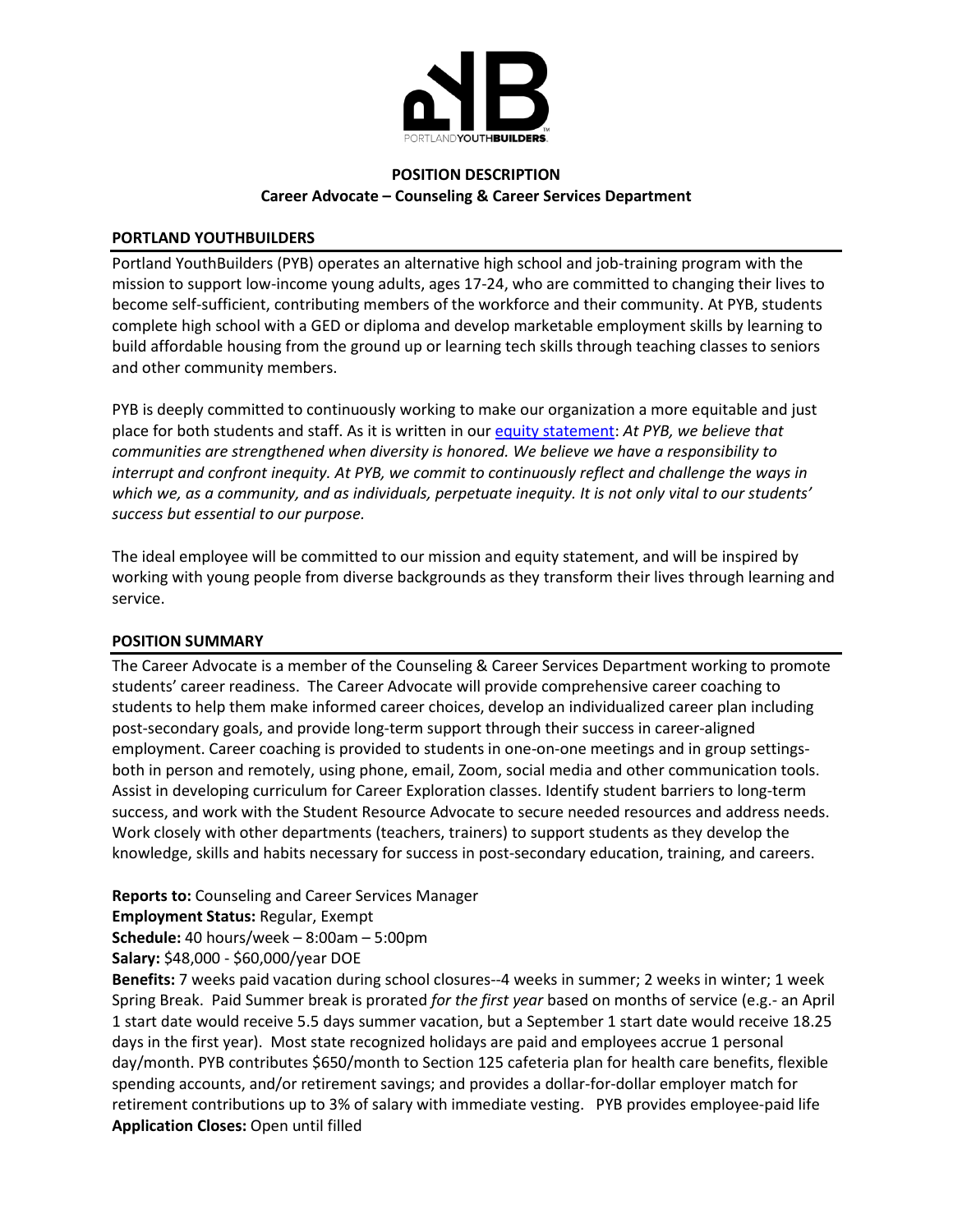### **AREAS OF RESPONSIBILITY**

- Develop and maintain relationships with partners (construction apprenticeships, colleges, employers, internships) in service of student placement support and success
- Assist current and alumni students with placement in employment and/or post-secondary education/training including:
	- o Career Exploration
	- o Creation of resume, cover letter and other career related forms
	- o Practice filling out applications (short and long form, paper and online)
	- o Employment search
- Provide ongoing, long-term post-placement support to alumni
- Enter placement information into student database daily
- Support students with employment training opportunities such as work experiences, job shadows and job fairs
- Develop an individualized career plan with each student
- Connect students to potential employers/mentors through informational interviews and job shadows
- Provide comprehensive orientation to construction apprenticeships, colleges, employers, internships, including tours and orientations and support through the application processes
- Identify students' resource needs to address barriers to high school completion, career readiness and health. Work with Student Resource Advocate to secure needed resources.
- Participate in cross-departmental Case Management teams with a focus on career readiness and a student's transition from PYB into postsecondary education, training, and/or employment
- Design individualized career plans and individualized schedules for students
- Assist students with short and long term planning for their future
- Maintain student records and fulfill all responsibilities as a Case Management team member
- Write case notes and keep Case Management team members informed about important student conversations, academic plans, goals, and achievements

# **General**

- Support with organizational outreach efforts
- Attend staff meetings and department meetings and all-staff professional development opportunities

# **QUALIFYING KNOWLEDGE, SKILLS, AND EXPERIENCE**

#### *Required:*

- Bachelor's degree or equivalent experience in Education, Social Work, Career Exploration or related field
- Experience working with low-income and minority populations
- Minimum of 2 years in individualized career exploration
- Career development experience
- Curriculum development experience
- Experience helping students set goals and work toward their completion
- Experience assessing student needs
- Strong computer skills (database entry, spreadsheets, email correspondence, etc.)
- Valid Driver's License
- Ability to pass fingerprint-based Criminal Background Check and drug screening
- Experience communicating with technology (e.g.- Zoom, Google Meet, etc)
- Relationships with post-secondary institutions and/or employers. Relationship with construction and/or technology employers a plus.